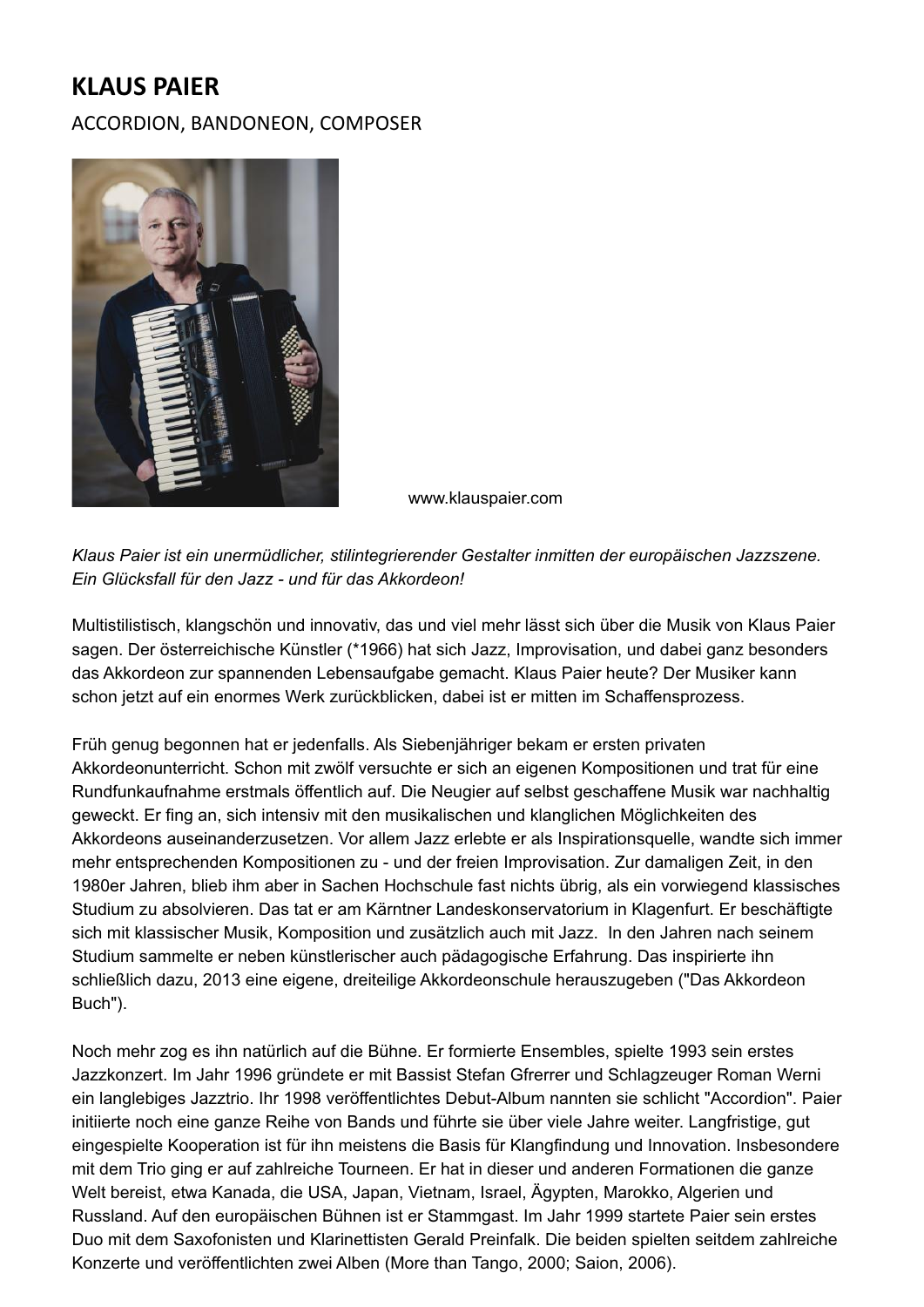Das Jahr 2000 wurde für Paier ein wichtiger Wendepunkt. Zum einen hatte er im Jahr zuvor in Paris ein neues Musikinstrument für sich entdeckt, das Bandoneon. Damit begann er nun, seine kreativen und klanglichen Möglichkeiten weiter auszubauen. Zum anderen hatte er die Idee, sein Trio mit Gfrerrer und Werni mit einem Streichquartett zu kombinieren und so einen völlig neuen musikalischen Kontext zu schaffen. Zu dieser Zeit waren Streichquartette in den stilintegrierenden Gefilden von Jazz, Klassik und Weltmusik längst nicht so präsent wie heute. Mit dem gemeinsamen Debüt "Movimiento" leistete das originelle Septett ein Stück Pionierarbeit. Die Musik fand eine enorm positive Resonanz. Es war Paier, der die Streicher schließlich überzeugte, 2004 ein dauerhaftes Quartett zu formieren. Das war der Anfang des radio.string.quartet.vienna, das bis heute besteht. Als Solist publizierte Paier zwei CDs mit dem Ensemble (radio.string.quartet feat. Klaus Paier, 2004; Radiotree, 2008). Aus dieser Kombination entstand 2009 ein Duo mit Cellistin Asja Valcic. In zehn Jahren, mehreren Tourneen und vier Alben loteten die beiden die Möglichkeiten des Akkordeon-Cello-Duos aus. Über die Jahre erhielt Paier einige Nominierungen und Auszeichnungen. In Moskau wurde ihm 2011 als erstem österreichischen Akkordeonisten der Silver Disc Award verliehen. In Österreich war er mehrmals für den Amadeus Award nominiert.

Aber Paier wäre nicht Paier, wenn er nicht weiterhin Neues entwickeln würde. Zuletzt machte er aus seinem Trio mit Gfrerrer und Werni und dem Duo mit Valcic ein Quartett. Sie präsentierten 2018 die Einspielung "Cinema Scenes". Im Jahr 2019 nun brachte der Akkordeonist gleich zwei neue Besetzungen an den Start. Die Duos mit Gerald Preinfalk und Asja Valcic kombinierte er in einem neuen Trio. Ein weiteres neues Duo kreierte er gemeinsam mit dem Tübinger Kontrabassisten Florian Dohrmann, der bis zur Abschiedstournee 2019 im David Orlowsky Trio gespielt hat. Tango und Weltmusik, Jazz, Improvisation und Klassik, Akkordeon und Bandoneon, Paier wird sicher weiterhin die europäische Musikszene wesentlich mitgestalten. Nicht zuletzt tritt er gern als Solist auf und hat hefteweise Solo-Musik veröffentlicht. Die Liste der bisher insgesamt 18 Alben und 24 Notenbände dürfte also fortgesetzt werden. Seit 2019 spielt der Künstler nun sogar ein nach seinen Vorgaben gefertigtes Akkordeon namens "Passion". Nach vielen Jahren Vorarbeit hat er damit das für ihn ideale Musikinstrument gefunden.

*Klaus Paier is a tireless, style-integrating creator amidst the European jazz scene. This means enormous luck for jazz - and for the accordion!*

Variable in style, beautiful in sound and innovative, that and much more can be said about the music of Klaus Paier. The Austrian artist (\*1966) has chosen jazz, improvisation, and especially the accordion as a fascinating life task. Klaus Paier today? The musician already today can look back onto a remarkable wealth of works, although he is just within the creative process.

He definitely startet early enough. When seven years old, he received his first private accordion lessons. Already at twelve years old, he started writing his own compositions and performed publicly for the first time for a radio broadcast. Curiosity about self-created music was initiated. He began to intensively explore the musical and sound possibilities of the accordion. Especially jazz he found to be a source of inspiration, and he more and more turned toward corresponding compositions - and toward free improvisation. At that time, during the 1980ies, when it came to universities, he didn't have many choices but to complete mainly classical studies. He did so at the conservatory of the region (Kärntner Landeskonservatorium) in Klagenfurt. There he learned about classical music, composing, and also jazz. Having studied he for a few years gathered artistic as well as pedagogical experiences. That eventually inspired him to publish his own, three-part accordion course "The Accordion Book" in 2013.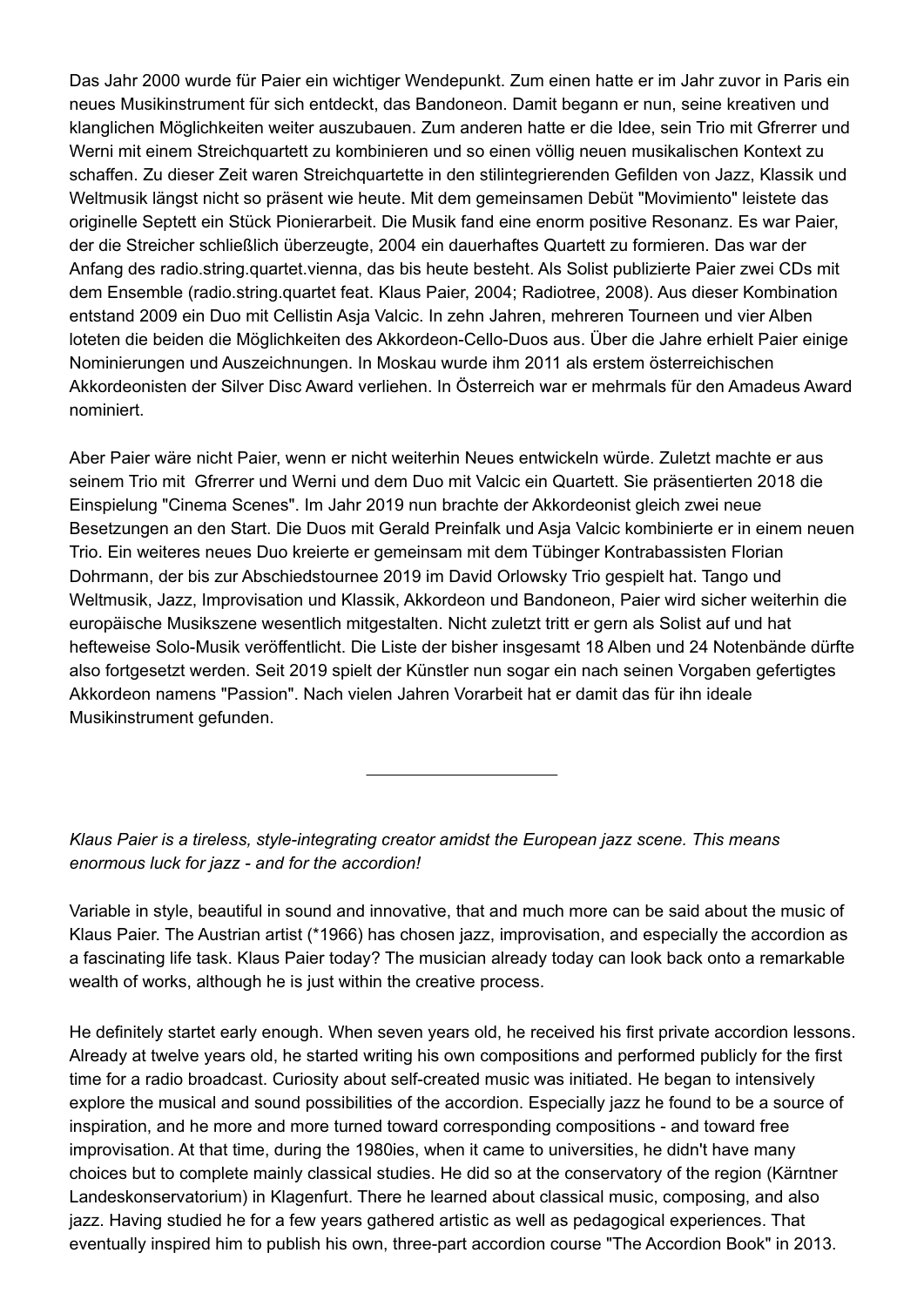Even more he was drawn to the stage. He formed ensembles and played his first jazz concert in 1993. In 1996 he founded a long-lasting jazz trio with bassist Stefan Gfrerrer and drummer Roman Werni. Their debut album, released in 1998, they simply called "Accordion". Paier initiated a bunch of bands and continued them many years. Long-term, fine-tuned cooperation for him mostly is the basis for sound exploration and innovation. Especially with the trio, the accordionist did much touring. In this combo and others, he travelled the whole world, for example Canada, the United States, Japan, Vietnam, Israel, Egypt, Morocco, Algeria and Russia. On European stages he is a frequent guest. In 1999, Paier initiated his first duo with saxophonist and clarinetist Gerald Preinfalk. Since then, they have played numerous concerts and released two albums (More than Tango, 2000; Saion, 2006).

The year 2000 became an important turning point for Paier. He had discovered a new musical instrument in Paris one year before, the bandoneon. With that he began further expanding his creative and sound possiblities. He also had the idea to combine his trio with Gfrerrer and Werni with a string quartet and thus to create a completely new musical context. Back then, string quartets were not as present in genre-integrating areas of jazz, classical and world music as they are today. With their debut record "Movimiento" the original septet did some pioneer work. The music was received really well. It was Paier who finally convinced the string players to form a permanent quartet in 2004. It was the beginning of radio.string.quartet.vienna, that exists until today. Paier released two records as a soloist with them (radio.string.quartet feat. Klaus Paier, 2004; Radiotree, 2008). From that combination a duo with cellist Asja Valcic developed in 2009. Within ten years, several tours and four records, the two explored the possibilities of the accordion-cello-duo. Over the years, Paier received some nominations and awards. In Moscow, he was the first Austrian accordionist to be presented with the Silver Disc Award in 2011. In Austria, he was nominated several times for the Amadeus Award.

But Paier wasn't Paier, if he didn't keep on developing new things. Recently he combined his trio with Gferrer and Werni and the duo with Valcic into a new quartet. In 2018 they released the album "Cinema Scenes". Now in 2019 the accordionist has started two other bands. From the duos with Preinfalk and Valcic he formed a new trio. He created another duo with double bass player Florian Dohrmann, who has played with "David Orlowsky Trio" until the farewell tour in 2019. Tango and world music, jazz, improvisation and classical music, accordion and bandoneon, Paier for sure is going to further contribute substantially to shaping the European music scene. Not least, he likes performing as a soloist and has published a bunch of solo music. The recent list of 18 records and 24 books of sheet music is supposed to be continued. Since 2019, Paier even plays an accordion that was manufactured corresponding to his specifications and is called "Passion". After many years of preparations he now has found the ideal music instrument.